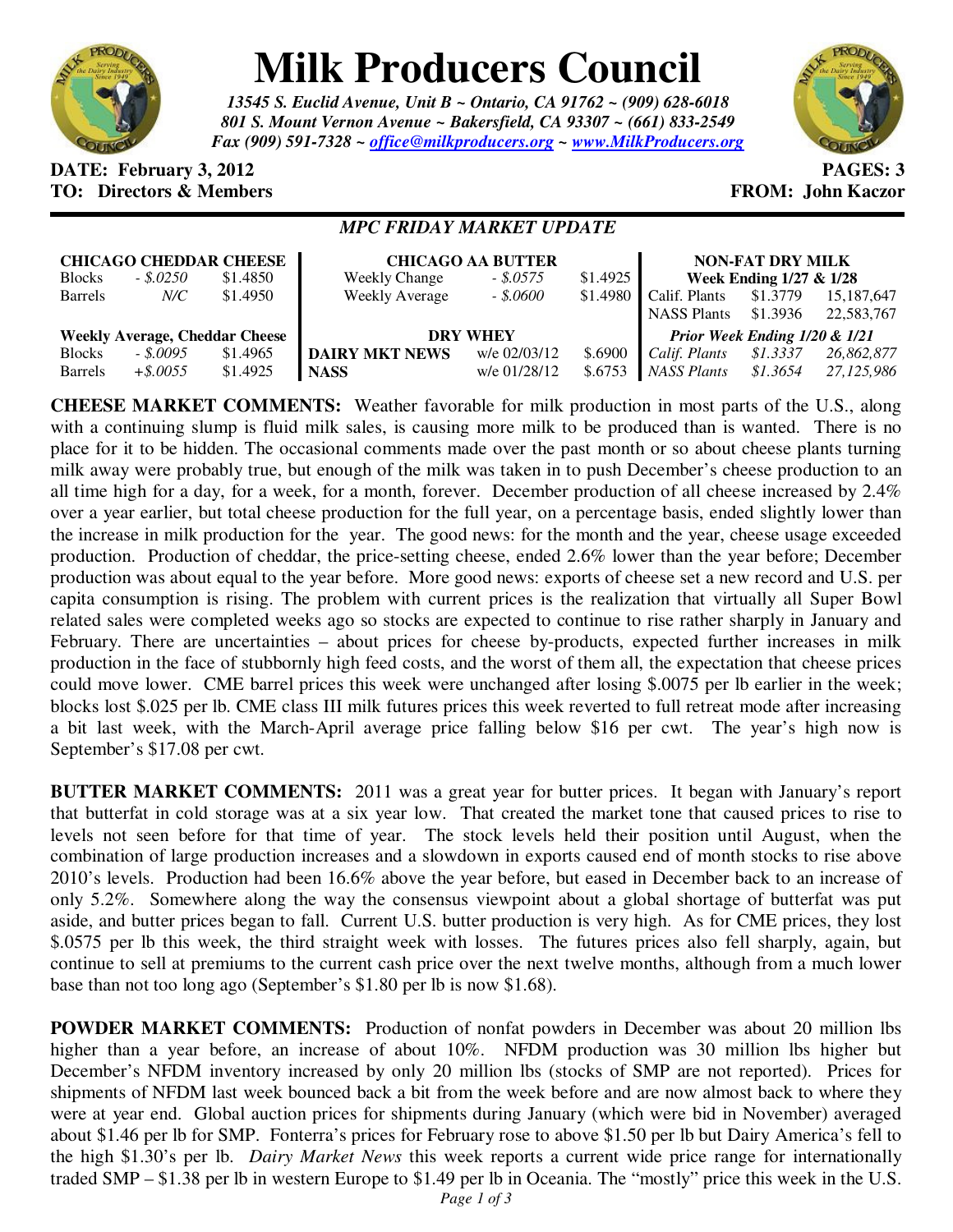western region ranges from \$1.335 to \$1.375 per lb, the lowest of them all. *DMN* describes the markets for NFDM and buttermilk powder as unsettled to weak.

**WHEY PRODUCTS MARKET COMMENTS:** For the first time in quite a while the weekly average price for dry whey reported to NASS was lower than the week before. The weekly volume was unusually high, apparently DW sellers' version of inventory clearance. *DMN* believes a good part of the increased volume last week was to the export market. The run up in dry whey prices has been astounding – from a low of \$.355 per lb in August 2010 to above \$.70 per lb this January. Strong exports underpin much of the strength over this time, but domestic usage, along with competition for raw product for more concentrated products, was also very strong during this period. December dry whey production decreased by 6.3 million lbs compared to a year before, while WPC production increased by 2.2 million lbs. Most of the WPC increase was in the 50%+ category of protein, continuing a trend that began sometime last year.

**\*\*\*** 

### **FRED DOUMA'S PRICE PROJECTIONS…**

**Feb 03 Est: Quota cwt. \$16.52 Overbase cwt. \$14.83 Cls. 4a cwt. \$15.74 Cls. 4b cwt. \$13.46 Jan '12 Final: Quota cwt. \$17.24 Overbase cwt. \$15.55 Cls. 4a cwt. \$16.18 Cls. 4b cwt. \$14.23 \*\*\*** 

**ANOTHER MONTH OF STATE-SPONSORED MILK DISCOUNTING:** *(By Rob Vandenheuvel)* Well we knew it was coming, but this week's announcement of the final January 2012 minimum prices for both the California Class 4b and the Federal Milk Marketing Order (FMMO) Class III (both for milk sold to cheese plants) once again reminds us of how deeply flawed our California Class 4b formula is. In a pricing structure that is mandated – **by law** – to provide a minimum price to be paid by our state's cheese manufacturers that is in a *"reasonable and sound economic relationship with the national value of manufactured milk products,"* California's formula is resulting in a price that last month was **\$2.82 per hundredweight below** the price announced as the FMMO Class III minimum price.

In the five months since the California Department of Food and Agriculture (CDFA) announced revisions to the Class 4b formula aimed at "addressing" this disparity, our California formula has trailed the FMMO formula by an eye-popping average of **\$2.66 per hundredweight!** While a portion of this disparity can be attributed to differences in how the two formulas track the value of Cheddar cheese and differences in the make allowances, more than 72% of the difference (or \$1.92 per hundredweight) is a direct result of the differences in how the two formulas calculate a "dry whey factor."

|                                                    | <b>November</b> | <b>December</b> | <b>January</b> |
|----------------------------------------------------|-----------------|-----------------|----------------|
|                                                    | 2011            | 2011            | 2012           |
| <b>FMMO Class III Minimum Price</b>                | \$19.07         | \$18.77         | \$17.05        |
| Difference in Commodity Values and Make Allowances | \$0.04          | (\$1.61)        | $(\$0.61)$     |
| Difference in Dry Whey Factors                     | (\$1.92)        | $(\$2.02)$      | $(\$2.21)$     |
| California Class 4b Minimum Price                  | \$17.19         | \$15.14         | \$14.23        |

As our State's dairy farmers continue to be subjected to record-level feed costs, we simply cannot afford to sell our milk to the roughly 60 cheese manufacturers in California at these steeply-discounted prices. **Producers and their trade associations/cooperatives must stand up and unite to correct this fleecing of the California dairy families!** 

**PRICES ON GLOBAL AUCTION SLUMP; DIFFERENCES BETWEEN SELLERS WIDEN:** *(by J. Kaczor)* The global auction continues to grow and to become more complex as more bidders are certified and data on volumes offered and sold in auctions three months ago begin to show up on the screen. The three month blackout period on reporting volume data relates to a second seller, Dairy America, signing on. That concession was given to all major sellers who were invited to enter the ring. [The exception to this rule is NZX, New Zealand's major stock market. NZX made the publication of volumes offered by Fonterra a condition for establishing futures contracts for various auctioned products]. Since the previous auction held in mid-January, thirty-five more bidders submitted their bona fides and have been added to a growing list which now totals 558.